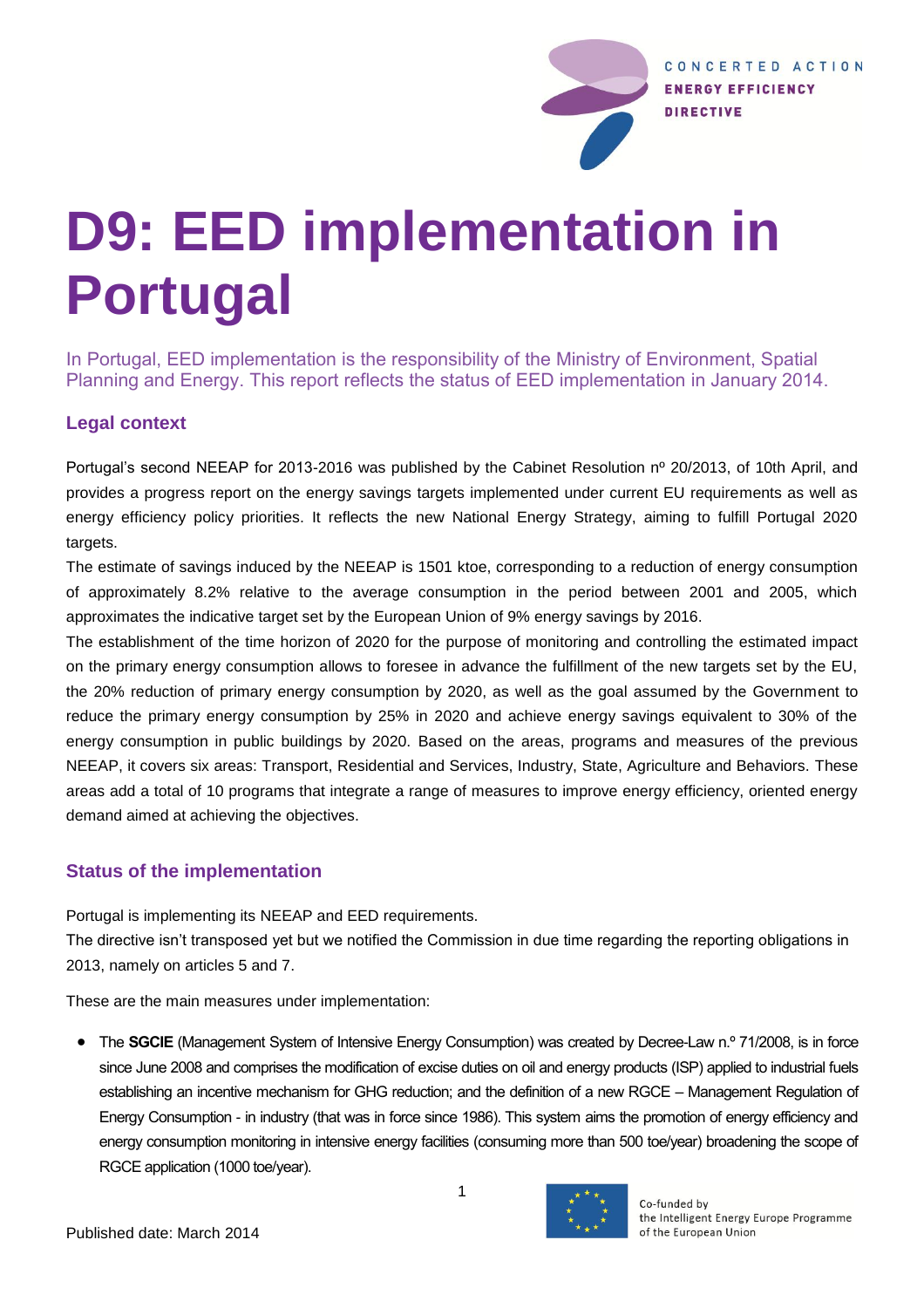

SGCIE imposes binding energy audits, with a 6-year periodicity, in intensive energy facilities with consumptions above 1000 toe/year. An 8-year periodicity energy audits is applied to facilities with energy consumptions comprised between 500 and 1000 toe/year.

Facilities operators are obliged to conduct an energy audit and elaborate an Energy Consumption Rationalization Plan (PREn), establishing targets for energy and carbon intensity and specific energy consumption and including the energy rationalization measures. They have to present this through a website [\(www.adene.pt/sgcie\)](http://www.adene.pt/sgcie) to the Directorate General of Energy and Geology (DGEG) from the Ministry of Environment, Spatial Planning and Energy, as well as biennial execution and progress reports. Upon DGEG's approval (which is the competent authority that supervises and inspects SGCIE operation) the PREn become a Rationalization Agreement for Energy Consumption (ARCE), which gives to facilities operators excise duties exemption (ISP) on oil and energy products (coal, oil coke, fuel oil, oil gases, natural gas and electricity) and the possibility to apply for incentives on energy audit costs and on investments in energy management and monitoring equipments.

The monitoring of this system is made through the execution and progress reports that have to be present every 2 years. Penalties are foreseen for those who won't meet the targets.

Energy audits, Energy Consumption Rationalization Plans and biennial execution and progress reports have to be elaborated by auditors recognized by DGEG according to their academic education and professional experience. This is regulated in a specific legislation (Ordinance n.º 519/2008, of June 25<sup>th</sup>) and until the end of 2013 there are 492 auditors recognized.

Until the end of 2013 DGEG approved 779 Energy Consumption Rationalization Plans which became Rationalization Agreements for Energy Consumption (ARCEs).

The implementation of these ARCEs will lead to a reduction of  $93.225$  toe in energy consumption and  $340.916$  tCO<sub>2</sub> of GHG.

 The Directive on Energy Performance of Buildings allowed developing a legislative package in Portugal, which created a National System of Energy Certification and Indoor Air Quality in the Buildings, SCE, and revised building codes for residential and non-residential buildings.

By December 2013, more than 600,000 Energy Performance Certificates (EPCs) were issued on a web based central registration system [\(www.adene.pt/sce\)](http://www.adene.pt/sce) that qualified experts must access and use to issue certificates, since the launching of the scheme in July 2007. About 80% of these EPCs took place after January 2009, for existing buildings, upon sale or rent.

The residential sector is more dynamic in certification, with about 90% of all certificates registered; while small services buildings (PES) hold 9% and large service buildings (GES) hold the remaining 1%.

In 2013 the legislation on building's energy efficiency was revised. Decree-Law n. <sup>o</sup> 118/2013, of 20th August, approved the System for Energy Certification of Buildings (SCE), which integrates the Regulation on the Energy Performance of Residential Buildings (REH) and the Regulation on the Energy Performance of Services Buildings (RECS). It transposes to national law Directive 2010/31/EU of the European Parliament and of the Council on the energy performance of buildings. In general, the requirements for new buildings were tightened, promoting efficient envelops and introducing technical systems requirements. The contribution of renewable energy systems has also been detailed and stimulated.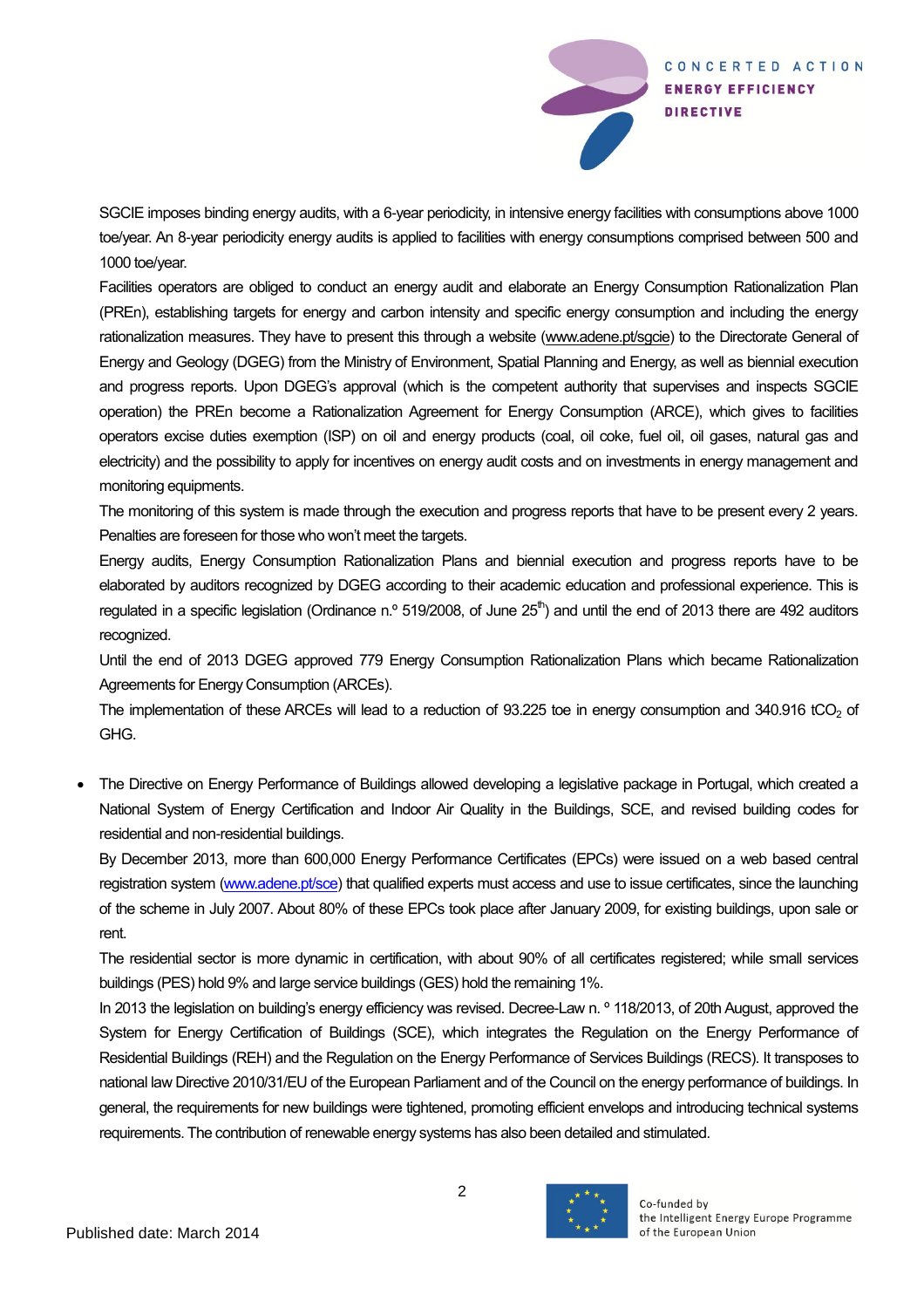

It was introduced the obligation to include the energy performance label in all advertisements. This will bring important information for citizen's decision when they buy a house. In the Energy Performance Certificates, were introduced advices to users, concerning the replacement of boilers and AC units, other modifications to the heating and cooling systems, as well as, alternative solutions to assess the efficiency and appropriate sizing of the boiler or AC unit. This new system entered in force in December 2013.

This legislation review was supported by training sessions for energy efficiency experts and building designers.

 Energy Efficiency Program in Public Administration, Eco.AP, was launched in 2011 and is an evolving program that translates into a set of energy efficiency measures for implementation into services, agencies and public equipments aiming to change behaviors and promote the rational management of energy services, notably by hiring Energy Services Companies (ESCOs). Eco.AP aims to achieve a 30% improvement in energy efficiency in public services and bodies of Public Administration by 2020.

In this framework, Decree-Law  $N^{\circ}$  29/2011 establishes the legal regime for the formation and execution of energy performance contracts to be concluded between Public Administration and energy service companies, aiming the implementation of measures to improve energy efficiency in public buildings and equipment.

In 2012 was approved the Regulation of Qualification System of Energy Services Companies (SQESE) interested in participate in pre-contractual procedures relating to energy efficiency contracts with services and public administration bodies, establishing minimum requirements for technical and financial capacity, foreseen in two different levels.

In 2013 were published the specifications for procedures of energy performance contracts under Eco.AP. The type of specifications approved should be adopted by respective entities in all procedures for EPC launched under the Program, subject to the specificity of each pre-contractual procedure.

 The **Energy Efficiency Fund** aims to fund the programs and measures under the NEEAP with three main objectives: encourage efficiency by citizens and businesses, to support energy efficiency projects in areas where until now these projects had not yet been developed, and promote behaviour change in this area.

The Fund can support predominantly technology-oriented projects in transport, residential and services, industry and public sector; action-oriented cross-inducing energy efficiency in the areas of behaviour, taxation and incentives and financing; projects not covered by the NEEAP but which demonstrably contribute to energy efficiency.

Under this Fund, in 2012 and 2013 were open 5 calls for the development of projects and initiatives that promote energy efficiency in residential, industry and public sector:

- Residential aiming to support solutions to optimize energy efficiency of existing multifamily residential buildings. The focus was on installation of solar collectors and thermal efficient windows, and energy certification of the buildings in which these measures are included. This calls were open to Energy Services Companies qualified under SQESE and suppliers of energy solutions;
- Industry aiming to finance projects in installations which have a Rationalization Agreement for Energy Consumption (ARCE) under SGCIE, namely support for carrying out energy audits, and installation of systems for management and monitoring of energy consumption.
- Public Sector to support measures inserted in the ECO.AP Program. The potential beneficiaries of this call were central government entities, including departments and agencies of the direct and indirect administration of the State,

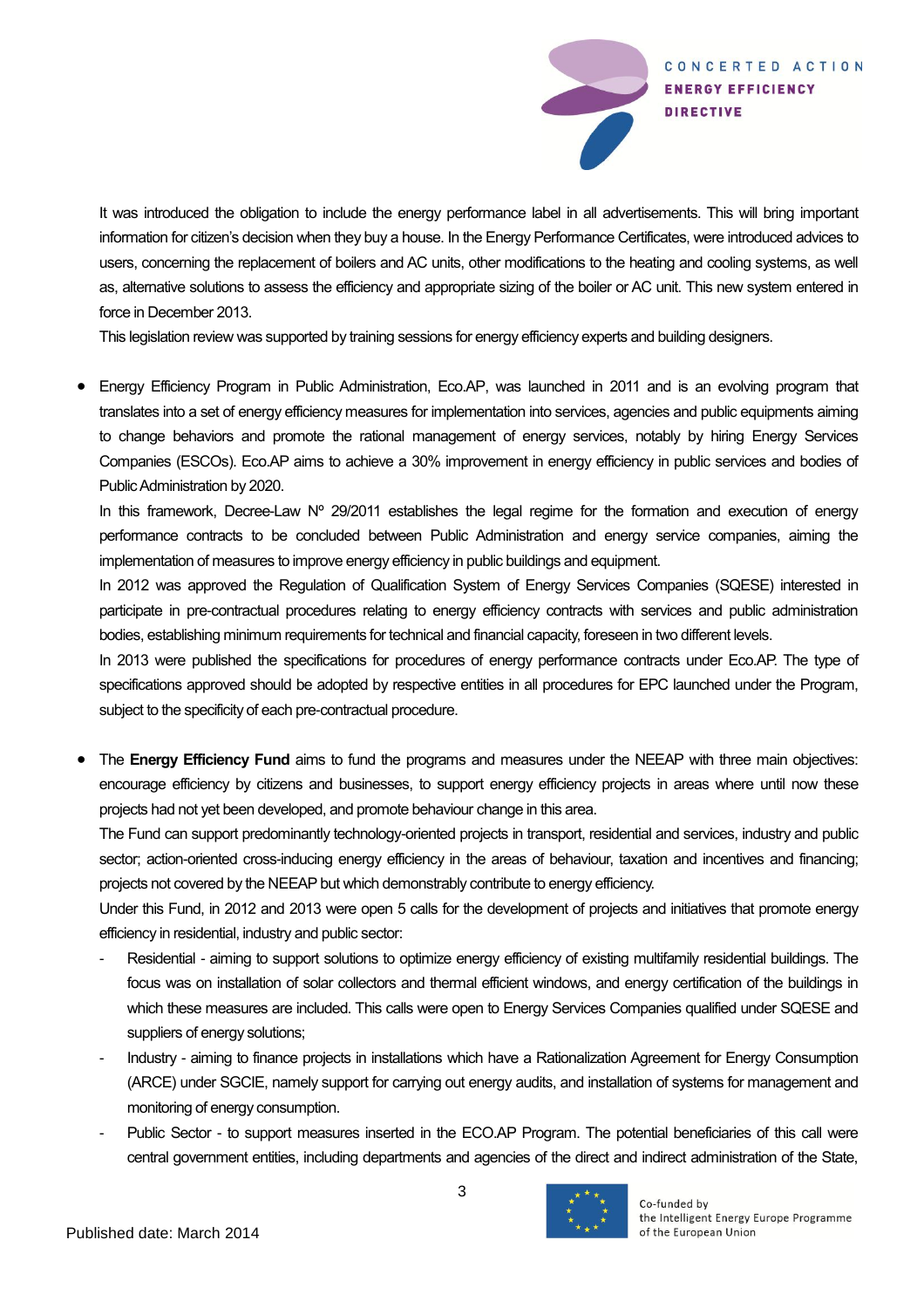

public companies, universities, public companies, public foundations, public and private associations with a majority public capital.

In next March 3 more calls will be open, for the industry and transport sectors.

#### **Additional efforts**

- Under the Innovation Support Fund (**FAI**) in 2013 was open the call "Management Efficient Buildings" for allocation of financial incentives to pilot projects of energy performance contracts in private buildings. It aims to demonstrate the operation of management of energy efficiency contracts in private buildings with significant potential for savings and also replicated in the public sector.
- **PPEC** (Consumption Efficiency Promotion Plan) is a tender mechanism to promote efficiency on electricity consumption. It consists of a tender mechanism, by which eligible promoters submit candidate measures to improve efficiency in electricity consumption. PPEC aims to promote a more efficient behavior on electricity consumption and the adoption of more efficient equipment by consumers of electricity.

In the electricity PPEC incentives are awarded for the promotion of measures aimed at improving efficiency in electricity consumption through measures taken by suppliers, network operators and organizations that promote and protect the interests of electricity consumers, and which are aimed at consumers of different market segments. The actions result from specific measures proposed, subject to a selection tender, whose criteria are defined in the Rules for the Consumption Efficiency Promotion Plan, approved after a public consultation. This tender allows the selection of the best measures for energy efficiency to be implemented by the abovementioned promoters, taking into account the amount available in the PPEC annual budget which is approved at the start of each regulation period for each one of its years.

To PPEC 2013-2014 call, 207 measures were presented by 65 developers.

The social benefits achieved with the implementation of the approved measures (approximately 206 M€) are much higher than the costs (23 M€). The beneficial effects of measures implemented now will remain by 2034, representing about 2437 GWh of cumulative avoided consumption.

PPEC 2013-2014 approved 70 measures that are being implemented by 29 promoters.

## **Future planning**

The NEEAP is in progress and we're working on the directive transposition.

Taking into perspective the fulfillment of goals and guidelines established in the NEEAP, SGCIE is being revised. The new scheme will extend the scope of SGCIE aiming an increase of energy efficiency, involving a larger number of companies and facilities in the obligation scheme, strengthening the monitoring of energy consumption not only to the intensive energy consuming facilities (CIE), as well as other facilities not considered CIE.